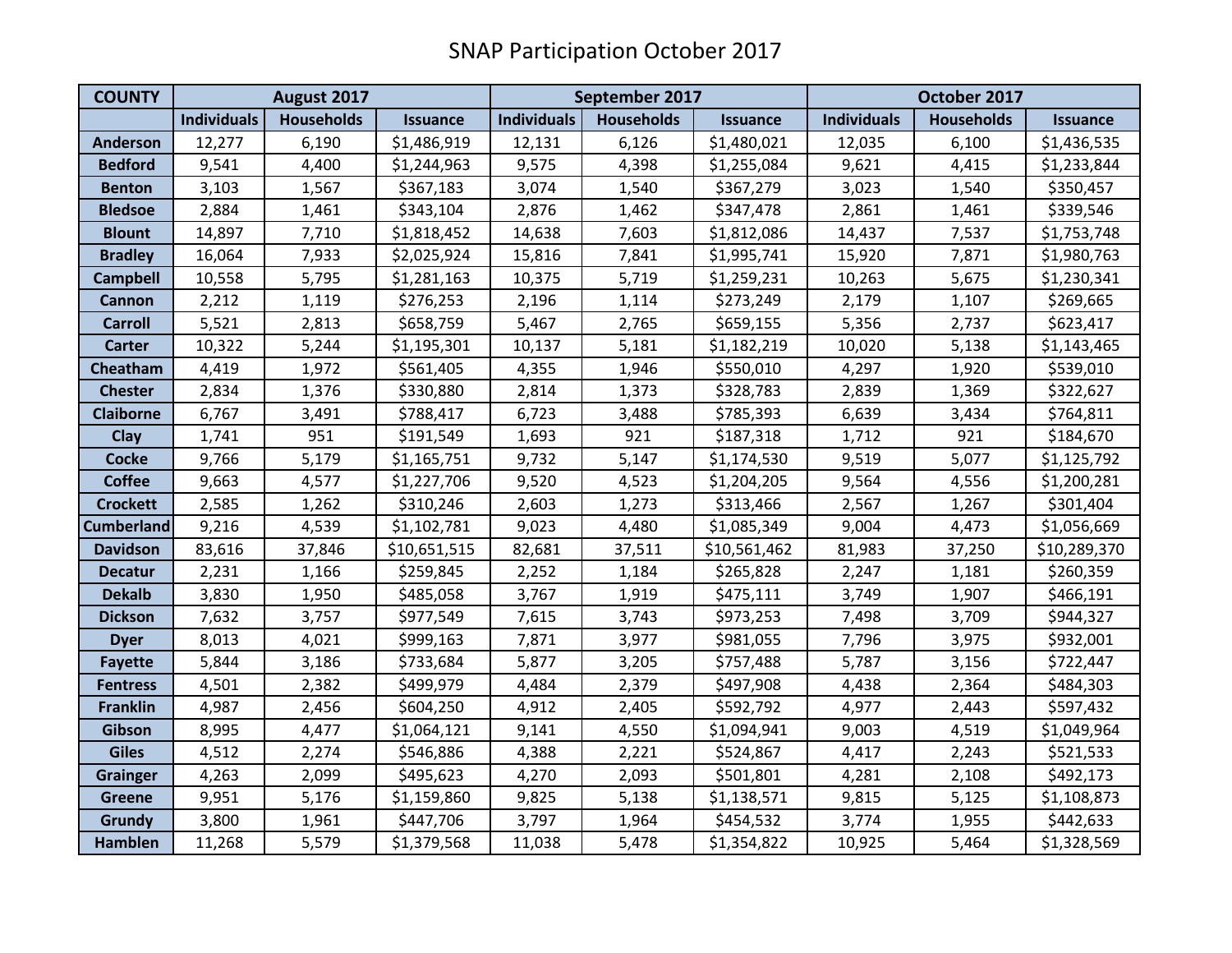|                   | August 2017        |                   |                 | September 2017     |                   |                 | October 2017       |                   |                 |
|-------------------|--------------------|-------------------|-----------------|--------------------|-------------------|-----------------|--------------------|-------------------|-----------------|
| <b>COUNTY</b>     | <b>Individuals</b> | <b>Households</b> | <b>Issuance</b> | <b>Individuals</b> | <b>Households</b> | <b>Issuance</b> | <b>Individuals</b> | <b>Households</b> | <b>Issuance</b> |
| <b>Hamilton</b>   | 51,138             | 26,360            | \$6,683,953     | 50,419             | 26,034            | \$6,606,762     | 50,321             | 26,041            | \$6,491,585     |
| <b>Hancock</b>    | 2,550              | 1,353             | \$297,221       | 2,493              | 1,325             | \$289,861       | 2,473              | 1,317             | \$283,541       |
| Hardeman          | 5,200              | 2,723             | \$629,251       | 5,243              | 2,729             | \$639,149       | 5,081              | 2,667             | \$605,940       |
| <b>Hardin</b>     | 5,692              | 3,032             | \$670,185       | 5,666              | 2,999             | \$670,984       | 5,654              | 3,025             | \$661,327       |
| <b>Hawkins</b>    | 10,778             | 5,332             | \$1,265,006     | 10,706             | 5,299             | \$1,248,909     | 10,601             | 5,295             | \$1,229,951     |
| Haywood           | 4,534              | 2,462             | \$545,293       | 4,549              | 2,483             | \$557,914       | 4,500              | 2,462             | \$530,238       |
| Henderson         | 5,633              | 2,916             | \$665,665       | 5,564              | 2,875             | \$658,665       | 5,525              | 2,866             | \$645,147       |
| <b>Henry</b>      | 6,519              | 3,216             | \$788,684       | 6,473              | 3,229             | \$779,092       | 6,529              | 3,240             | \$772,021       |
| <b>Hickman</b>    | 4,772              | 2,295             | \$584,113       | 4,680              | 2,255             | \$582,089       | 4,676              | 2,258             | \$567,084       |
| <b>Houston</b>    | 1,363              | 649               | \$167,493       | 1,409              | 665               | \$166,432       | 1,424              | 670               | \$170,020       |
| <b>Humphreys</b>  | 2,962              | 1,391             | \$357,865       | 2,934              | 1,372             | \$355,939       | 2,935              | 1,369             | \$351,552       |
| <b>Jackson</b>    | 2,329              | 1,266             | \$279,475       | 2,321              | 1,260             | \$269,693       | 2,347              | 1,281             | \$272,768       |
| Jefferson         | 8,281              | 4,019             | \$986,355       | 8,163              | 3,986             | \$959,923       | 8,147              | 3,951             | \$940,672       |
| Johnson           | 3,641              | 2,066             | \$424,739       | 3,658              | 2,069             | \$427,582       | 3,648              | 2,076             | \$421,155       |
| <b>Knox</b>       | 51,908             | 25,831            | \$6,373,532     | 51,151             | 25,454            | \$6,243,814     | 50,885             | 25,391            | \$6,126,421     |
| Lake              | 1,928              | 1,059             | \$239,398       | 1,938              | 1,066             | \$239,204       | 1,933              | 1,063             | \$235,317       |
| Lauderdale        | 6,164              | 3,139             | \$764,229       | 6,201              | 3,143             | \$787,546       | 6,097              | 3,106             | \$740,711       |
| Lawrence          | 7,006              | 3,412             | \$818,895       | 6,867              | 3,370             | \$804,410       | 6,863              | 3,346             | \$792,104       |
| Lewis             | 2,034              | 1,036             | \$233,694       | 2,014              | 1,044             | \$236,883       | 2,004              | 1,029             | \$234,052       |
| Lincoln           | 4,968              | 2,353             | \$592,814       | 4,851              | 2,299             | \$566,123       | 4,861              | 2,296             | \$563,942       |
| Loudon            | 5,374              | 2,545             | \$655,378       | 5,297              | 2,505             | \$647,628       | 5,270              | 2,503             | \$626,687       |
| <b>Macon</b>      | 5,419              | 2,534             | \$663,449       | 5,344              | 2,521             | \$655,391       | 5,332              | 2,497             | \$641,997       |
| <b>Madison</b>    | 17,130             | 8,538             | \$2,167,197     | 16,846             | 8,445             | \$2,139,417     | 16,974             | 8,543             | \$2,084,995     |
| <b>Marion</b>     | 5,314              | 2,705             | \$670,501       | 5,232              | 2,662             | \$660,366       | 5,293              | 2,663             | \$659,662       |
| <b>Marshall</b>   | 4,394              | 2,038             | \$524,847       | 4,331              | 2,009             | \$520,545       | 4,334              | 2,003             | \$511,655       |
| <b>Maury</b>      | 11,245             | 5,397             | \$1,394,797     | 10,961             | 5,315             | \$1,369,351     | 10,921             | 5,290             | \$1,335,452     |
| <b>Meigs</b>      | 2,679              | 1,339             | \$336,860       | 2,622              | 1,315             | \$327,144       | 2,644              | 1,323             | \$328,489       |
| <b>Monroe</b>     | 8,664              | 4,214             | \$1,012,688     | 8,603              | 4,194             | \$1,016,380     | 8,497              | 4,173             | \$989,578       |
| <b>Montgomery</b> | 23,690             | 10,691            | \$3,003,787     | 23,727             | 10,739            | \$3,030,585     | 23,841             | 10,808            | \$3,008,399     |
| <b>Moore</b>      | 532                | 239               | \$58,965        | 535                | 238               | \$59,010        | 538                | 243               | \$56,433        |
| <b>Morgan</b>     | 4,463              | 2,194             | \$543,102       | 4,388              | 2,178             | \$534,327       | 4,329              | 2,137             | \$517,104       |
| <b>McMinn</b>     | 9,129              | 4,537             | \$1,143,052     | 9,089              | 4,520             | \$1,138,781     | 9,021              | 4,467             | \$1,102,463     |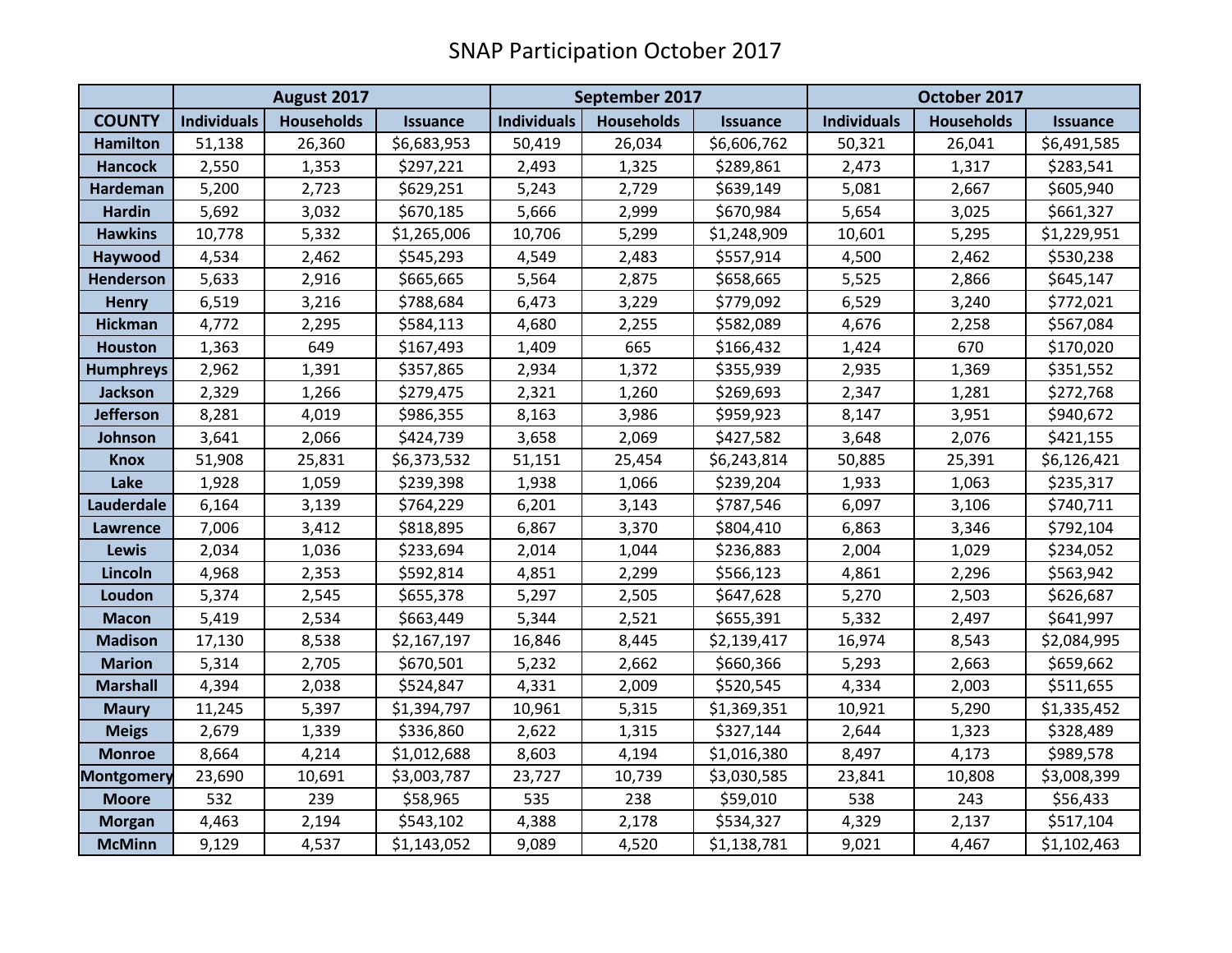| <b>COUNTY</b>     | August 2017        |                   |                 | September 2017     |                   |                 | October 2017       |                   |                 |
|-------------------|--------------------|-------------------|-----------------|--------------------|-------------------|-----------------|--------------------|-------------------|-----------------|
|                   | <b>Individuals</b> | <b>Households</b> | <b>Issuance</b> | <b>Individuals</b> | <b>Households</b> | <b>Issuance</b> | <b>Individuals</b> | <b>Households</b> | <b>Issuance</b> |
| <b>McNairy</b>    | 5,476              | 2,851             | \$646,430       | 5,402              | 2,835             | \$631,213       | 5,301              | 2,776             | \$601,135       |
| <b>Obion</b>      | 6,165              | 3,129             | \$741,533       | 6,158              | 3,141             | \$754,303       | 5,987              | 3,058             | \$704,898       |
| <b>Overton</b>    | 3,645              | 1,907             | \$407,375       | 3,564              | 1,884             | \$399,730       | 3,572              | 1,874             | \$394,076       |
| <b>Perry</b>      | 1,547              | 757               | \$187,581       | 1,474              | 735               | \$178,785       | 1,510              | 744               | \$179,137       |
| <b>Pickett</b>    | 779                | 417               | \$80,809        | 768                | 412               | \$79,504        | 765                | 415               | \$80,316        |
| <b>Polk</b>       | 2,859              | 1,421             | \$340,904       | 2,870              | 1,414             | \$342,882       | 2,866              | 1,407             | \$332,184       |
| Putnam            | 11,197             | 5,648             | \$1,389,416     | 11,117             | 5,613             | \$1,381,853     | 11,119             | 5,617             | \$1,356,823     |
| Rhea              | 7,030              | 3,434             | \$878,150       | 6,895              | 3,372             | \$858,032       | 6,932              | 3,401             | \$856,827       |
| Roane             | 8,386              | 4,205             | \$998,526       | 8,323              | 4,194             | \$1,001,295     | 8,236              | 4,170             | \$968,118       |
| Robertson         | 8,650              | 4,000             | \$1,111,574     | 8,485              | 3,913             | \$1,092,168     | 8,407              | 3,871             | \$1,070,493     |
| <b>Rutherford</b> | 28,467             | 12,379            | \$3,620,147     | 28,166             | 12,192            | \$3,607,940     | 27,639             | 12,058            | \$3,454,612     |
| <b>Scott</b>      | 6,807              | 3,417             | \$791,805       | 6,753              | 3,413             | \$782,879       | 6,644              | 3,369             | \$762,554       |
| Sequatchie        | 3,145              | 1,571             | \$388,515       | 3,110              | 1,566             | \$384,862       | 3,095              | 1,566             | \$377,805       |
| <b>Sevier</b>     | 11,934             | 5,672             | \$1,360,497     | 11,595             | 5,535             | \$1,318,616     | 11,538             | 5,527             | \$1,288,717     |
| <b>Shelby</b>     | 222,415            | 108,024           | \$30,668,656    | 219,458            | 106,690           | \$30,303,715    | 218,653            | 106,253           | \$29,845,069    |
| Smith             | 2,982              | 1,421             | \$361,429       | 2,916              | 1,398             | \$353,694       | 2,921              | 1,414             | \$349,007       |
| <b>Stewart</b>    | 2,069              | 955               | \$236,241       | 2,064              | 943               | \$231,627       | 2,061              | 947               | \$231,775       |
| <b>Sullivan</b>   | 25,599             | 12,892            | \$3,059,027     | 25,291             | 12,767            | \$3,029,927     | 25,186             | 12,767            | \$2,945,319     |
| <b>Sumner</b>     | 16,297             | 7,330             | \$2,037,007     | 16,204             | 7,281             | \$2,028,732     | 16,186             | 7,320             | \$1,995,759     |
| <b>Tipton</b>     | 10,132             | 4,994             | \$1,305,065     | 10,047             | 4,947             | \$1,298,469     | 9,959              | 4,888             | \$1,257,361     |
| <b>Trousdale</b>  | 1,462              | 733               | \$184,448       | 1,433              | 731               | \$178,860       | 1,389              | 716               | \$174,369       |
| <b>Unicoi</b>     | 3,064              | 1,601             | \$345,181       | 3,060              | 1,612             | \$347,240       | 3,081              | 1,631             | \$342,314       |
| <b>Union</b>      | 4,423              | 2,094             | \$522,591       | 4,374              | 2,074             | \$511,115       | 4,322              | 2,056             | \$497,321       |
| <b>Van Buren</b>  | 992                | 491               | \$110,108       | 998                | 490               | \$110,984       | 983                | 482               | \$108,495       |
| <b>Warren</b>     | 8,094              | 3,898             | \$996,429       | 7,967              | 3,846             | \$979,113       | 8,045              | 3,893             | \$975,190       |
| <b>Washington</b> | 17,838             | 9,496             | \$2,184,169     | 17,680             | 9,433             | \$2,156,949     | 17,619             | 9,406             | \$2,111,951     |
| <b>Wayne</b>      | 2,378              | 1,245             | \$269,844       | 2,351              | 1,222             | \$266,461       | 2,414              | 1,251             | \$270,653       |
| <b>Weakley</b>    | 5,775              | 2,984             | \$705,726       | 5,852              | 3,014             | \$710,233       | 5,703              | 2,959             | \$674,394       |
| White             | 4,915              | 2,431             | \$580,042       | 4,880              | 2,414             | \$574,557       | 4,958              | 2,436             | \$573,491       |
| Williamson        | 4,623              | 2,118             | \$551,393       | 4,601              | 2,095             | \$543,882       | 4,575              | 2,096             | \$538,196       |
| <b>Wilson</b>     | 10,354             | 4,843             | \$1,327,848     | 10,091             | 4,735             | \$1,300,005     | 10,123             | 4,731             | \$1,276,275     |